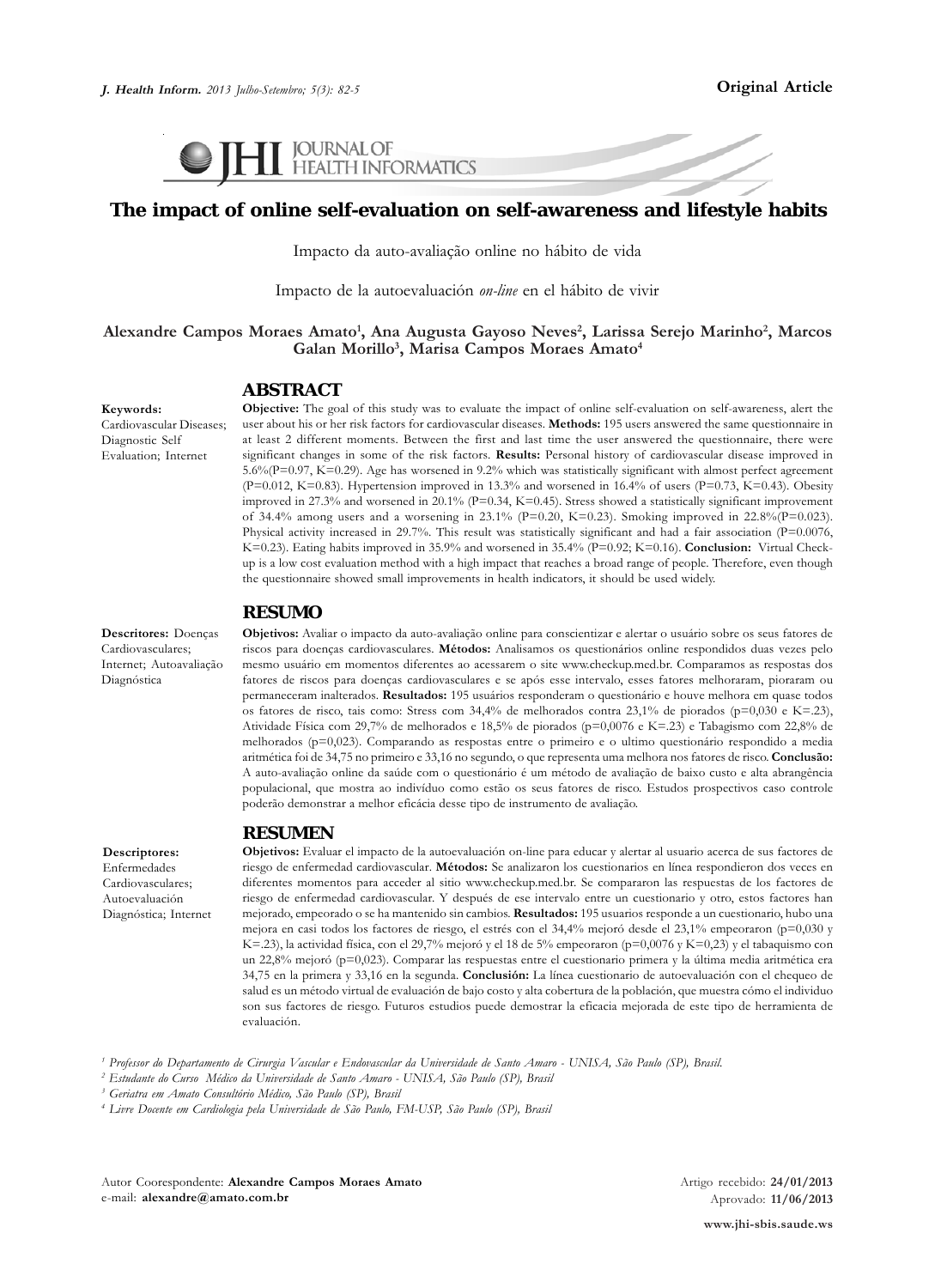### **INTRODUCTION**

Today, cardiovascular diseases, including acute myocardial infarction, acute ischemic stroke, and heart failure, are the leading cause of death in the world, mainly due to atherosclerosis<sup>(1)</sup>. Hospital admissions due to these diseases have led to increasing costs over the last decade<sup>(2)</sup>. During the last thirty years, there has been a decline in cardiovascular disease mortality in developed countries; however, mortality has increased rapidly and substantially in developing countries, such as Brazil<sup>(3)</sup>.

According to DATASUS, the Brazilian health system database, cardiovascular diseases caused 31.8% of all deaths in 2008<sup>(4)</sup>. This percentage has been growing since 2001. Therefore, adequate control of hypertension, diabetes, cholesterol, triglycerides, and weight is extremely important for reducing morbidity and mortality<sup>(1)</sup>.

It is possible to estimate the effect of each atherosclerosis risk factor on having a myocardial infarction. Hence, in Brazil, a person who has the following risk factors has a greater risk of having a myocardial infarction: smoking (4.9-fold), diabetes (2.8-fold), obesity (2.5-fold), family history of cardiovascular disease (2.3-fold), high cholesterol (2.1-fold), and hypertension (2.1-fold). It is important to emphasize that the risk factors when combined have a multiplicative, not additive, effect on the risk of cardiovascular disease. Therefore, therapeutic interventions targeting these risk factors are extremely important for population healthy care. Through high-quality information and education, people can make lifestyle improvements<sup>(1)</sup>. The motivation to change lifestyle only occurs when one realizes how each risk factor can affect health<sup>(5)</sup>. Intrinsic risk factors, such family history, personal history, age, and male sex, are considered unchangeable, whereas other factors, such as hypertension, stress, obesity, hyperlipidemia, and glucose intolerance, smoking, poor eating habits, and physical inactivity, can be controlled or modified<sup>(6)</sup>.

Virtual Check-up, an online self-evaluation questionnaire made in 2000, informs the user of his or her cardiovascular disease risk to encourage self-awareness and lifestyle changes(5). Virtual Check-up and other online health questionnaires are currently being evaluated. The relative low cost of these questionnaires give them a high potential for impacting health $\sqrt{7}$ .

#### **METHODS**

The Virtual Check-up (www.checkup.med.br) consists of 40 questions concerning the following risk factors: physical inactivity, smoking, poor diet, high cholesterol, diabetes, obesity, hypertension, stress, family or personal history of cardiovascular disease, male sex, and age. Once logged in, the user entered his or her email and gave permission to use the gathered data for research. For those who accepted the terms, a reminder email was sent advising the user to answer the questionnaire. The user completed the questionnaire when he or she first logged into the website and again sometime later.

A total of 14,093 questionnaires were answered between September 4, 2005, and July 12, 2009. Sixty five percent of

users (n=9202) allowed their data to be used for research. We excluded data with discrepancies, such as those who were over 100 years old or under 10 years old. After this exclusion, 8972 questionnaires remained. Furthermore, we excluded users where more than one person had used the same login, answer time was less than 200 seconds, or the user was under 18 years old. After being filtered, 397 (2.81%) questionnaires from 195 individual users (1.38%) were identified.

For statistical analysis, Kappa's test was performed to evaluate differences between questionnaire answers. The answers were interpreted as proposed by Landis and Koch  $(0 = poor, 0.01-0.2 = slight, 0.21-0.4 = fair, 0.41-0.6 =$ moderate,  $0.61-0.80$  = substantial and  $0.81-1$  = almost perfect) and analyzed using MedCalc software (Version 3.11). McNemar's test was used for calculating marginal frequencies represented as a positive or negative difference from questionnaire answers. A p-value of less than 0.05 was considered to be statistically significant<sup>(8-9)</sup>.

The health Website www.checkup.med.br is in compliance with the HONcode<sup>(10)</sup>.

#### **RESULTS AND DISCUSSION**

A total of 195 users answered the same questionnaire at least 2 different times, 22 answered three times, three answered four times, and one answered five times (Table 1). Only the first and last questionnaires answered were considered. Ninety-two (47.2%) users were female, and 103 (52.8%) were male. The mean age was 39.3 years (range=18-70, SD=12.21). The most represented age groups that answered the questionnaire were the third and fifth decades (Figure 1). The mean time between answering the questionnaire for the first time and last time was approximately 100 days.

**Table 1 –** Total of times that the questionnaire was answered



**Figure 1 –** Frequency of answered questionnaires by age groups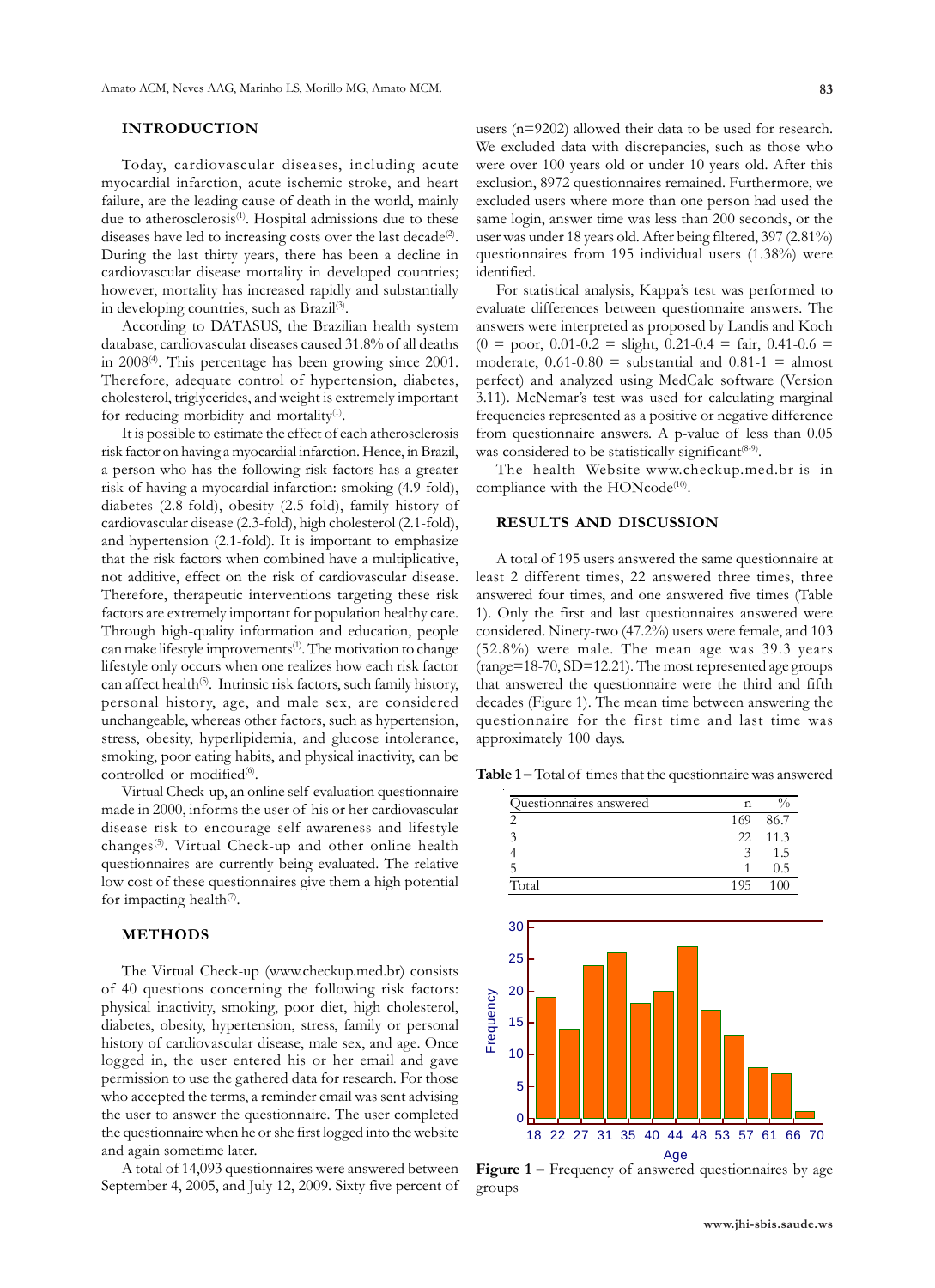Between the first and last time the user answered the questionnaire, there were significant changes in some of the risk factors (Table 2). Personal history of cardiovascular disease improved in 5.6% and worsened in 5.1% of users (P=0.97, K=0.29). Family history of cardiovascular disease improved in  $10.8\%$  and worsened in  $15.9\%$  (P=0.38, K=0.58). Sex/age has worsened in 9.2% and improved in 2.1%, which was statistically significant with almost perfect agreement (P=0.012, K=0.83). Hypertension improved in 13.3% and worsened in 16.4% of users  $(P=0.73, K=0.43)$ . Obesity improved in 27.3% and worsened in 20.1% (P=0.34, K=0.45). Cholesterol improved in  $16.9\%$  and worsened in  $14\%$  (P=0.78, K=0.47). Serum glucose improved in 11.3% and worsened in 7.2% (P=0.18, K=0.33). Stress showed a statistically significant improvement of 34.4% among users and a worsening in  $23.1\%$  (P=0.20, K=0.23).

Smoking improved in 9.2% and worsened in 7.7%. This result is due to the presence of non-smokers because they were not excluded from the first analysis and obviously could not have any improvement. Analyzing only the smokers in the first questionnaire (79 users), there was a statistically significant improvement in 22.8% and worsened in 7.6% (P=0.023). Physical activity increased in 29.7% and worsened in 18.5%. This result was statistically significant and had a fair association (P=0.0076. K=0.23). Eating habits improved in 35.9% and worsened in 35.4% ( $P=0.92$ ; K=0.16) Table 3 shows the progress

of each risk factor between first and last questionnaire.

The online Virtual Check-up is a self-evaluation questionnaire that offers feedback to users about his or her cardiovascular risk and key information for improving various risk factors. This study was based in a retrospective analysis of the answers of the questionnaire. We collected data from the users that answered the questionnaire at least two times. We analyzed the changes between the first and last questionnaires. We tested whether, after receiving his or her cardiovascular risk results, the user would adopt healthier habits.

Our study showed that people in the third and fifth decades of life answered the questionnaires more frequently. Perhaps those in the third decade have greater access to the internet, whereas those in fifth decade recognize they are a high-risk group. Most of the users took less than 100 days to answer the questionnaire a second time. This result may be due to the desire of the users to track any changes in risk level.

Of the eleven risk factors analyzed, physical inactivity, stress, and smoking showed significant improvement. Physical inactivity is a factor that can be easily changed because it is easily controllable and does not depend on economic status. In this study, the questionnaire was enough to stimulate an improvement. Stress is subjective and difficult to manage. The improvement shown in this study can be attributed to the objective questions in the questionnaire, which helped users to understand and modify bad habits

| Risk Factors*     | <sup>1</sup> <sup>o</sup> Questionnaire<br>Mean(CI $95\%$ ) | <b>Last Questionnaire</b><br>Mean(CI $95\%$ ) | <b>Status</b> |
|-------------------|-------------------------------------------------------------|-----------------------------------------------|---------------|
| Familiar History  | $0.33(0.14-0.52)$                                           | $0.26(0.12-0.39)$                             | Improve       |
| Personal History  | $0.73(0.60-0.85)$                                           | $0.81(0.68-0.94)$                             | Worse         |
| Sex/Age           | $2.70(2.23-3.18)$                                           | $2.76(2.30-3.24)$                             | Worse         |
| Hypertension      | $1.25(0.95-1.55)$                                           | $1.31(1.0 - 1.63)$                            | Worse         |
| Obesity           | 3.80(3.314.30)                                              | $3.67(3.18-4.15)$                             | Improve       |
| Chole sterol      | $3.90(3.28-4.52)$                                           | $3.80(3.15-4.44)$                             | Improve       |
| Serum glucose     | $1.31(0.89-1.73)$                                           | $0.97(0.60-1.35)$                             | Improve       |
| <b>Stress</b>     | 7.49 (7.14-7.84)                                            | $7.12(6.75 - 7.48)$                           | Improve       |
| Smoking           | $1.81(1.42 - 2.19)$                                         | $1.73(1.37 - 2.10)$                           | Improve       |
| Physical activity | $7.89(7.42 - 8.36)$                                         | $7.06(6.53 - 7.59)$                           | Improve       |
| Eating Habits     | $7.02(6.67 - 7.36)$                                         | $6.97(6.62 - 7.31)$                           | Improve       |
| Mean Risk Index   | 34.76 (33.24-36.27)                                         | 33.16 (31.65-34.67)                           | Improve       |

**Table 2-** Comparing the average results of the questionnaires stratified by factor evaluate and compared the first and last questionnaire, with 95% confidence interval.

**Table 3 -** Comparison of discordant results, stratified by risk factor

| <b>Risk Index</b> | Unchanged $(\%)$ | Improved<br>$\binom{0}{0}$ | Worsened<br>$\binom{0}{0}$ | McNemar Test Kappa Test |           |
|-------------------|------------------|----------------------------|----------------------------|-------------------------|-----------|
| Personal History  | 89.2             | 5.6                        | 5.1                        | $P = 0.9763 N.S*$       | $K = .29$ |
| Familiar History  | 73.3             | 10.8                       | 15.9                       | $P = 0.3829$ N.S        | $K = .58$ |
| Sex / Age         | 88.7             | 2.1                        | 9.2                        | $P = 0.0116**$          | $K = .83$ |
| Hypertension      | 70.3             | 13.3                       | 16.4                       | $P = 0.7334$ N.S        | $K = .43$ |
| Obesity           | 52.6             | 27.3                       | 20.1                       | $P = 0.3447$ N.S        | $K = .45$ |
| Chole sterol      | 68.7             | 16.9                       | 14.0                       | $P = 0.7827$ N.S        | $K = .47$ |
| Serum glucose     | 81.5             | 11.3                       | 7.2                        | $P = 0.1821$ N.S        | $K = .33$ |
| <b>Stress</b>     | 33.3             | 41.0                       | 25.6                       | $P = 0.030***$          | $K = .23$ |
| Smoking           | 83.1             | 9.2                        | 7.7                        | $P = 0.8737 N.S$        | $K = .71$ |
| Physical activity | 51.8             | 29.7                       | 18.5                       | $P = 0.0076$ ***        | $K = .23$ |
| Eating Habits     | 28.7             | 35.9                       | 35.4                       | $P = 0.9203$ N.S        | $K = .16$ |

\*N.S = not significant; \*\* Improved < Worsened (statistically significant);\*\*\* Improved > Worsened (statistically significant)